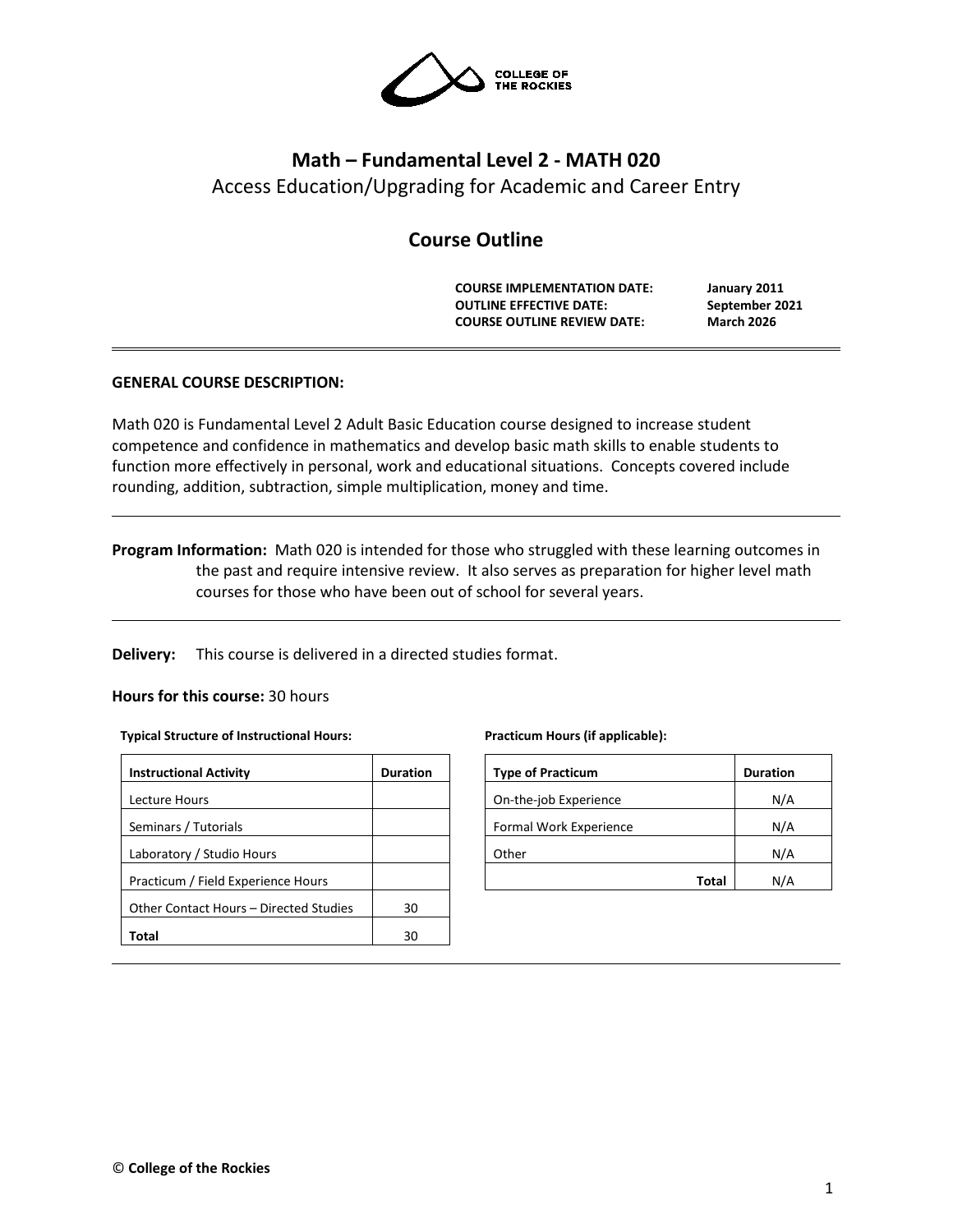Leanne Caillier-Smith, MEd

Signature

## **APPROVAL SIGNATURES:**

Department Head Joy Brown E-mail: [jbrown3@cotr.bc.ca](mailto:jbrown3@cotr.bc.ca) Dean of Trades and Technology Dr. Jack Moes E-mail: *[jmoes@cotr.bc.ca](mailto:jmoes@cotr.bc.ca)* 

Department Head Signature

Dean Signature

EDCO

Valid from: September 2021 – March 2026

Education Council Approval Date

## **COURSE PREREQUISITES AND TRANSFER CREDIT:**

**Prerequisites:** None

**Corequisites:** None

## **Flexible Assessment (FA):**

Credit can be awarded for this course through FA  $\boxtimes$  Yes  $\Box$  No

Learners may request formal recognition for flexible assessment at the College of the Rockies through one or more of the following processes: External Evaluation, Worksite Assessment, Demonstration, Standardized Test, Self-assessment, Interview, Products/Portfolio, Challenge Exam. Contact an Education Advisor for more information.

**Transfer Credit:** For transfer information within British Columbia, Alberta and other institutions, please visit [http://www.cotr.bc.ca/Transfer.](http://www.cotr.bc.ca/Transfer)

> Students should also contact an academic advisor at the institution where they want transfer credit.

**Prior Course Number:** N/A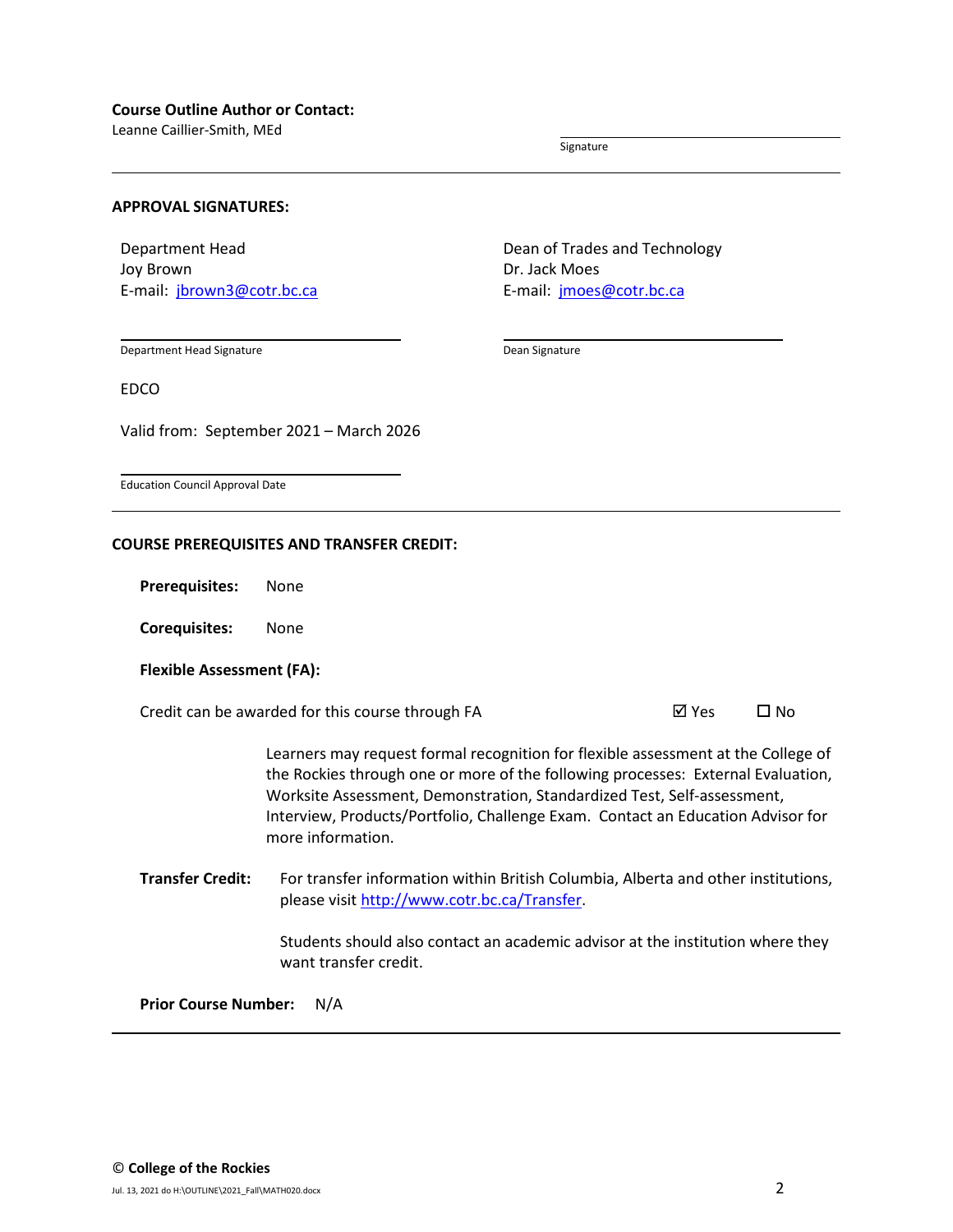# **Textbooks and Required Resources:**

Textbook selection varies by instructor and may change from year to year. At the Course Outline Effective Date the following textbooks were in use:

Directed studies/self-paced format: ABE Adult Literacy Fundamental Mathematics Book 2 - Province of British Columbia Ministry of Advanced Education and Labour Market Development

*Please see the instructor's syllabus or check COTR's online text calculator <http://go.cotr.bc.ca/tuition/tCalc.asp> for a complete list of the currently required textbooks.*

# **LEARNING OUTCOMES & COURSE TOPICS:**

Upon the successful completion of this course, students will be able to

|                                        | <b>Learning Outcome</b>                                                                                                                                                                                                                                                                                                                                                                                                                                                                                                                                                                                                                                                                                    | Sub-outcomes/skills                                                                                                                                                                                                                                                                                                                                                                                                                                                                                                                                |  |
|----------------------------------------|------------------------------------------------------------------------------------------------------------------------------------------------------------------------------------------------------------------------------------------------------------------------------------------------------------------------------------------------------------------------------------------------------------------------------------------------------------------------------------------------------------------------------------------------------------------------------------------------------------------------------------------------------------------------------------------------------------|----------------------------------------------------------------------------------------------------------------------------------------------------------------------------------------------------------------------------------------------------------------------------------------------------------------------------------------------------------------------------------------------------------------------------------------------------------------------------------------------------------------------------------------------------|--|
| Students will be able to               |                                                                                                                                                                                                                                                                                                                                                                                                                                                                                                                                                                                                                                                                                                            | By achieving this broader outcome, student will                                                                                                                                                                                                                                                                                                                                                                                                                                                                                                    |  |
|                                        |                                                                                                                                                                                                                                                                                                                                                                                                                                                                                                                                                                                                                                                                                                            | demonstrate that they can also                                                                                                                                                                                                                                                                                                                                                                                                                                                                                                                     |  |
| 2.<br>3.<br>5.<br>6.<br>7.<br>8.<br>9. | 1. Evaluate multi-digit expressions using<br>addition, subtraction with carrying or<br>borrowing/trading<br>Identify place value to 1,000,000<br>Round whole numbers up to 1,000,000 place<br>value<br>4. Read, write and compare whole numbers to<br>1,000,000 in digits and words<br>Represent mathematical ideas in concrete,<br>pictorial and symbolic forms<br>Use mathematical vocabulary and language<br>to communicate concepts<br>Add and subtract currency up to \$2<br>Translate 1-step addition, subtraction and<br>multiplication word problems into a<br>mathematical expression<br>Convert, add and subtract time units<br>10. Convert to and from 12-hour notation to 24-<br>hour notation | Show the relationship between multiplication<br>$\bullet$<br>and repeated addition<br>Recall multiplication facts up to 12 x 12<br>Write numbers in expanded notation to<br>10,000<br><b>Estimate sums and differences</b><br>$\bullet$<br>Multiply two whole numbers that are less<br>than or equal to 10<br>Multiply one-digit numbers by 10, 100, 1000<br>Use key words: multiplier, multiple,<br>multiplication, multiply, product,<br>double/twice, triple, quadruple, by, of,<br>carrying, borrowing, times, expanded<br>notation, perimeter |  |

For a complete list of the articulation learning outcomes of this course, please refer to the Adult Basic Education in British Columbia's Public Post-Secondary institutions: A Guide to Upgrading in BC's post secondary institutions : [An Articulation Handbook 2020/2021](https://www.bctransferguide.ca/docs/ABE2020.pdf) (bctransferguide.ca).